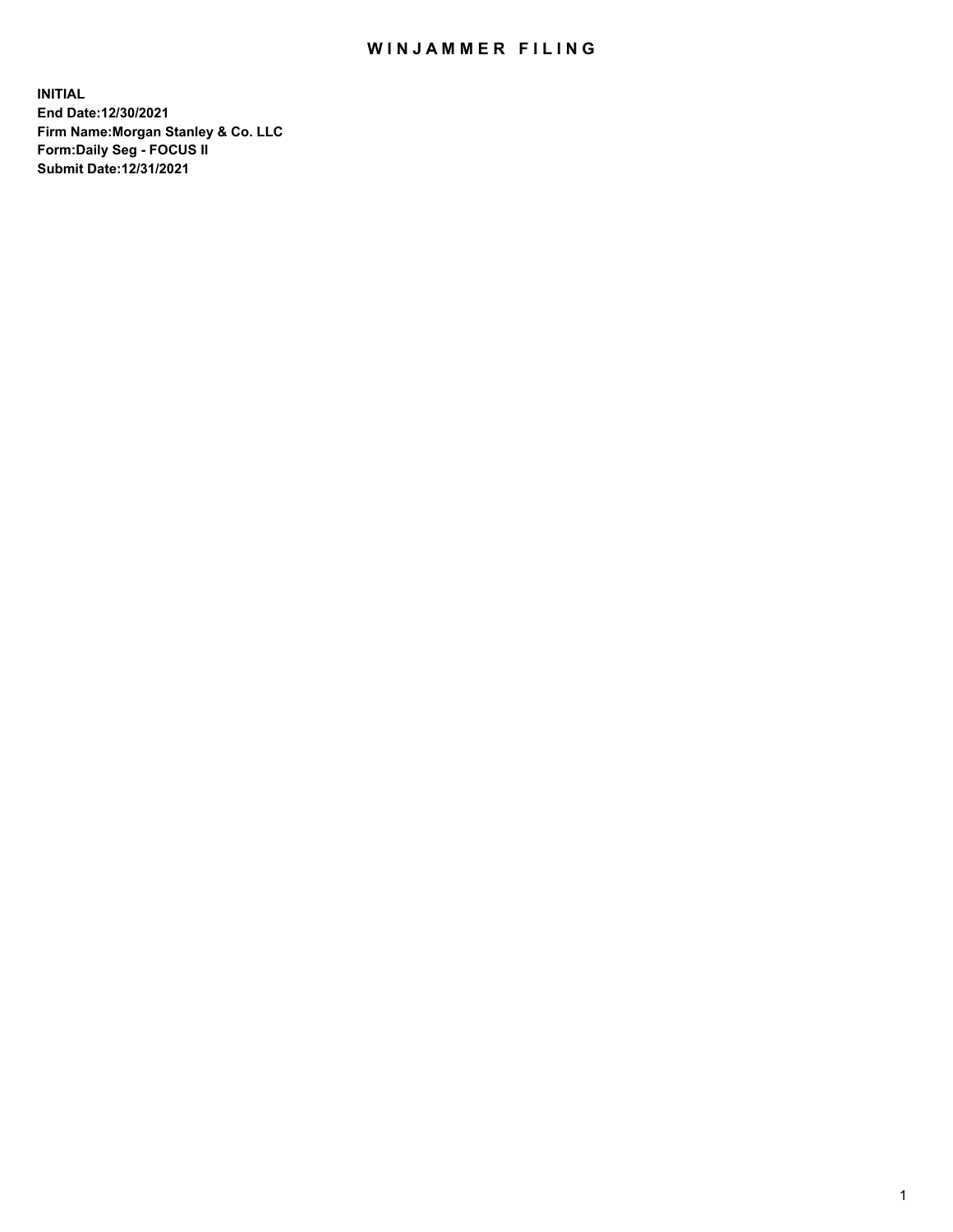**INITIAL End Date:12/30/2021 Firm Name:Morgan Stanley & Co. LLC Form:Daily Seg - FOCUS II Submit Date:12/31/2021 Daily Segregation - Cover Page**

| Name of Company                                                                                                                                                                                                                                                                                                               | Morgan Stanley & Co. LLC                               |
|-------------------------------------------------------------------------------------------------------------------------------------------------------------------------------------------------------------------------------------------------------------------------------------------------------------------------------|--------------------------------------------------------|
| <b>Contact Name</b>                                                                                                                                                                                                                                                                                                           | <b>Ikram Shah</b>                                      |
| <b>Contact Phone Number</b>                                                                                                                                                                                                                                                                                                   | 212-276-0963                                           |
| <b>Contact Email Address</b>                                                                                                                                                                                                                                                                                                  | Ikram.shah@morganstanley.com                           |
| FCM's Customer Segregated Funds Residual Interest Target (choose one):<br>a. Minimum dollar amount: : or<br>b. Minimum percentage of customer segregated funds required:% ; or<br>c. Dollar amount range between: and; or<br>d. Percentage range of customer segregated funds required between:% and%.                        | 235,000,000<br><u>0</u><br><u>00</u><br>0 <sup>0</sup> |
| FCM's Customer Secured Amount Funds Residual Interest Target (choose one):<br>a. Minimum dollar amount: ; or<br>b. Minimum percentage of customer secured funds required:%; or<br>c. Dollar amount range between: and; or<br>d. Percentage range of customer secured funds required between:% and%.                           | 140,000,000<br><u>0</u><br><u>00</u><br>0 <sup>0</sup> |
| FCM's Cleared Swaps Customer Collateral Residual Interest Target (choose one):<br>a. Minimum dollar amount: ; or<br>b. Minimum percentage of cleared swaps customer collateral required:%; or<br>c. Dollar amount range between: and; or<br>d. Percentage range of cleared swaps customer collateral required between:% and%. | 92,000,000<br><u>0</u><br><u>00</u><br>00              |

Attach supporting documents CH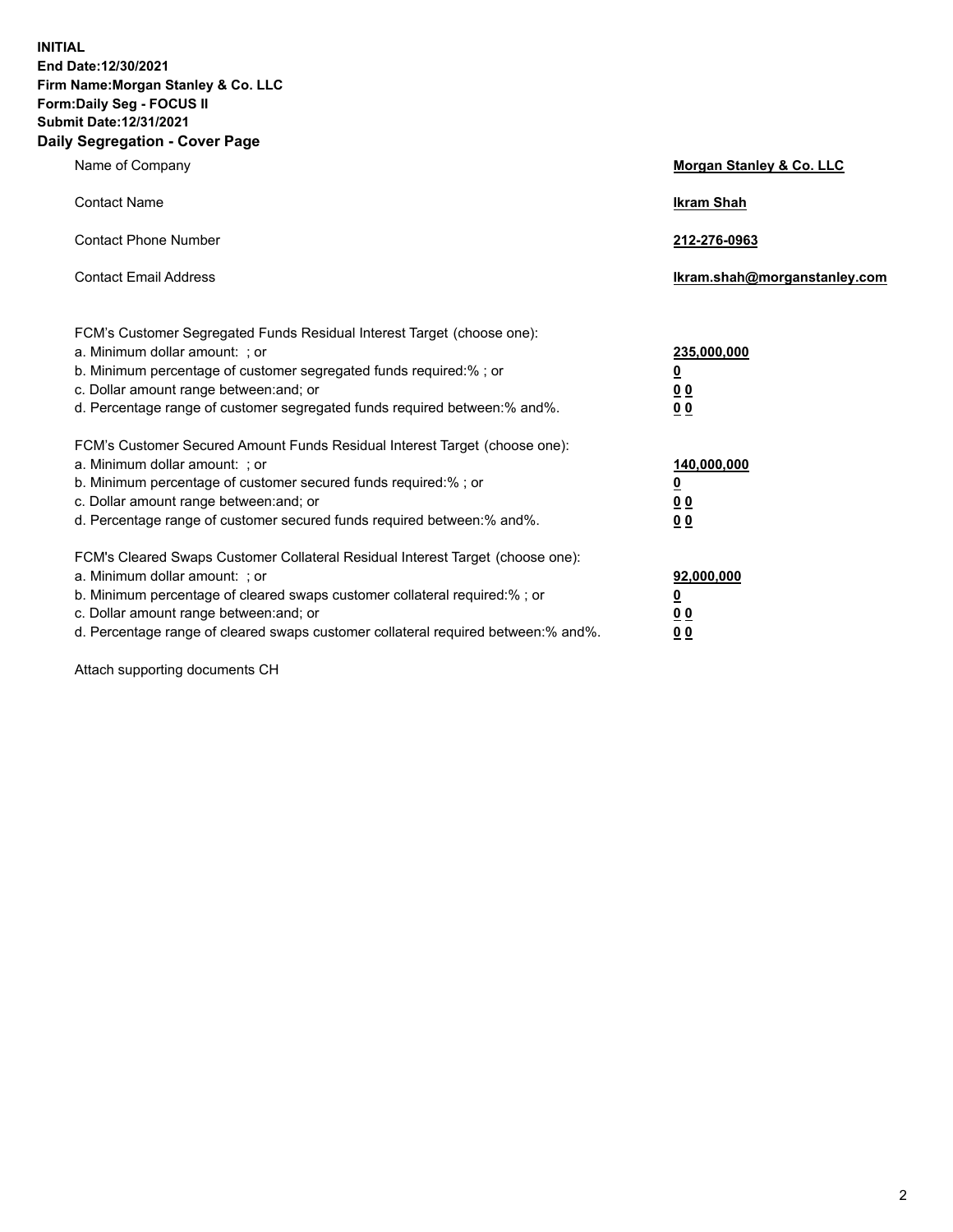## **INITIAL End Date:12/30/2021 Firm Name:Morgan Stanley & Co. LLC Form:Daily Seg - FOCUS II Submit Date:12/31/2021**

## **Daily Segregation - Secured Amounts**

Foreign Futures and Foreign Options Secured Amounts Amount required to be set aside pursuant to law, rule or regulation of a foreign government or a rule of a self-regulatory organization authorized thereunder 1. Net ledger balance - Foreign Futures and Foreign Option Trading - All Customers A. Cash **5,318,566,585** [7315] B. Securities (at market) **1,797,964,568** [7317] 2. Net unrealized profit (loss) in open futures contracts traded on a foreign board of trade **892,368,635** [7325] 3. Exchange traded options a. Market value of open option contracts purchased on a foreign board of trade **21,130,998** [7335] b. Market value of open contracts granted (sold) on a foreign board of trade **-15,121,066** [7337] 4. Net equity (deficit) (add lines 1. 2. and 3.) **8,014,909,720** [7345] 5. Account liquidating to a deficit and account with a debit balances - gross amount **16,242,013** [7351] Less: amount offset by customer owned securities **-15,407,222** [7352] **834,791** [7354] 6. Amount required to be set aside as the secured amount - Net Liquidating Equity Method (add lines 4 and 5) 7. Greater of amount required to be set aside pursuant to foreign jurisdiction (above) or line 6. FUNDS DEPOSITED IN SEPARATE REGULATION 30.7 ACCOUNTS 1. Cash in banks A. Banks located in the United States **553,341,495** [7500] B. Other banks qualified under Regulation 30.7 **295,750,740** [7520] **849,092,235** 2. Securities A. In safekeeping with banks located in the United States **484,587,765** [7540] B. In safekeeping with other banks qualified under Regulation 30.7 **82,033,116** [7560] **566,620,881** 3. Equities with registered futures commission merchants A. Cash **6,015,673** [7580] B. Securities **0** [7590] C. Unrealized gain (loss) on open futures contracts **1,826,615** [7600] D. Value of long option contracts **0** [7610] E. Value of short option contracts **0** [7615] **7,842,288** [7620] 4. Amounts held by clearing organizations of foreign boards of trade A. Cash **0** [7640] B. Securities **0** [7650] C. Amount due to (from) clearing organization - daily variation **0** [7660] D. Value of long option contracts **0** [7670] E. Value of short option contracts **0** [7675] **0** [7680] 5. Amounts held by members of foreign boards of trade A. Cash **4,760,844,695** [7700] B. Securities **1,231,343,687** [7710] C. Unrealized gain (loss) on open futures contracts **890,542,020** [7720] D. Value of long option contracts **21,130,998** [7730] E. Value of short option contracts **-15,121,066** [7735] **6,888,740,334** 6. Amounts with other depositories designated by a foreign board of trade **0** [7760] 7. Segregated funds on hand **0** [7765] 8. Total funds in separate section 30.7 accounts **8,312,295,738** [7770] 9. Excess (deficiency) Set Aside for Secured Amount (subtract line 7 Secured Statement Page 1 from Line 8)

- 10. Management Target Amount for Excess funds in separate section 30.7 accounts **140,000,000** [7780]
- 11. Excess (deficiency) funds in separate 30.7 accounts over (under) Management Target **156,551,227** [7785]

**0** [7305]

**8,015,744,511** [7355]

## **8,015,744,511** [7360]

[7530]

[7570]

[7740] **296,551,227** [7380]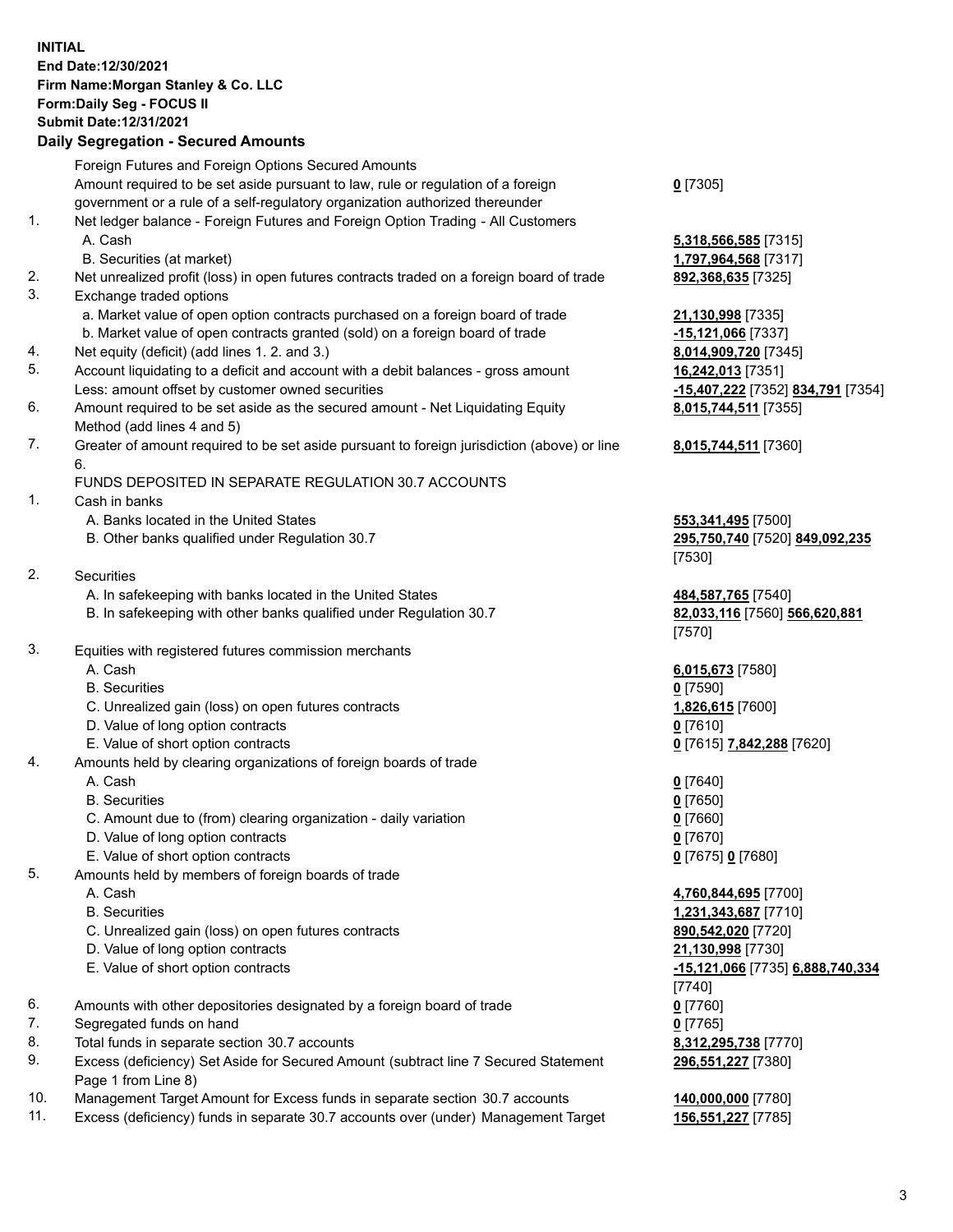**INITIAL End Date:12/30/2021 Firm Name:Morgan Stanley & Co. LLC Form:Daily Seg - FOCUS II Submit Date:12/31/2021 Daily Segregation - Segregation Statement** SEGREGATION REQUIREMENTS(Section 4d(2) of the CEAct) 1. Net ledger balance A. Cash **15,214,297,260** [7010] B. Securities (at market) **6,899,177,562** [7020] 2. Net unrealized profit (loss) in open futures contracts traded on a contract market **1,648,047,388** [7030] 3. Exchange traded options A. Add market value of open option contracts purchased on a contract market **920,095,371** [7032] B. Deduct market value of open option contracts granted (sold) on a contract market **-335,317,436** [7033] 4. Net equity (deficit) (add lines 1, 2 and 3) **24,346,300,145** [7040] 5. Accounts liquidating to a deficit and accounts with debit balances - gross amount **137,182,796** [7045] Less: amount offset by customer securities **-136,928,514** [7047] **254,282** [7050] 6. Amount required to be segregated (add lines 4 and 5) **24,346,554,427** [7060] FUNDS IN SEGREGATED ACCOUNTS 7. Deposited in segregated funds bank accounts A. Cash **2,527,097,457** [7070] B. Securities representing investments of customers' funds (at market) **0** [7080] C. Securities held for particular customers or option customers in lieu of cash (at market) **3,085,498,769** [7090] 8. Margins on deposit with derivatives clearing organizations of contract markets A. Cash **14,868,035,601** [7100] B. Securities representing investments of customers' funds (at market) **0** [7110] C. Securities held for particular customers or option customers in lieu of cash (at market) **3,661,236,282** [7120] 9. Net settlement from (to) derivatives clearing organizations of contract markets **-154,155,835** [7130] 10. Exchange traded options A. Value of open long option contracts **920,095,371** [7132] B. Value of open short option contracts **-335,317,436** [7133] 11. Net equities with other FCMs A. Net liquidating equity **7,375,252** [7140] B. Securities representing investments of customers' funds (at market) **0** [7160] C. Securities held for particular customers or option customers in lieu of cash (at market) **0** [7170] 12. Segregated funds on hand **152,442,511** [7150] 13. Total amount in segregation (add lines 7 through 12) **24,732,307,972** [7180] 14. Excess (deficiency) funds in segregation (subtract line 6 from line 13) **385,753,545** [7190] 15. Management Target Amount for Excess funds in segregation **235,000,000** [7194]

16. Excess (deficiency) funds in segregation over (under) Management Target Amount Excess

**150,753,545** [7198]